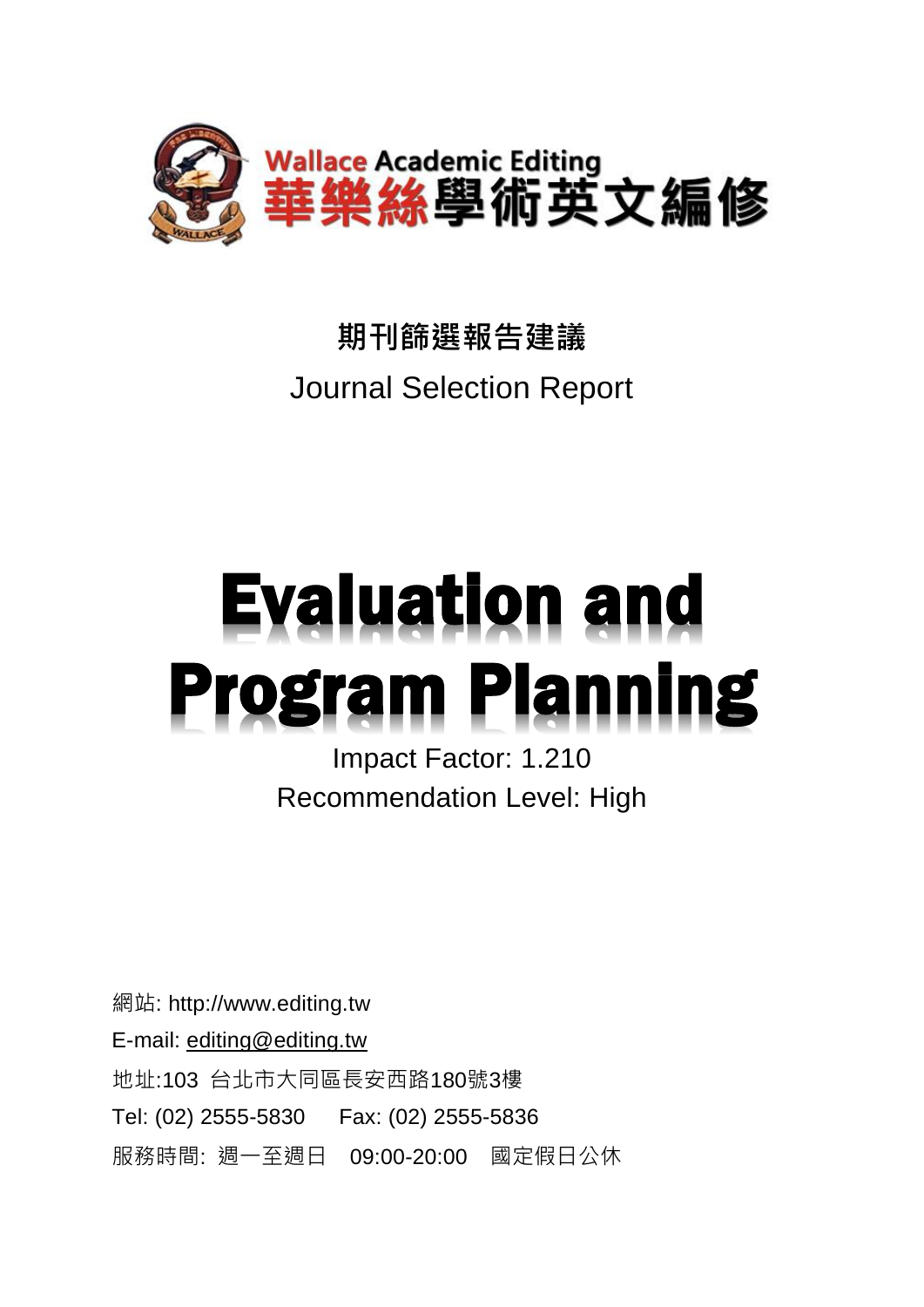## **文章標題**

*(Article Title)*

## **Evaluation Factors Facilitating Decision-making for Designing Convertible Spaces: An Example of Golf Clubs**

## **推薦程度及原因**

*(Reasons for Recommendation)*

1. 推薦程度:

*(Recommendation level)* **High** 

2. 原因:

*(Reasons for recommendation)*

The topic of this manuscript lies within the scope of this journal. The journal has recently accepted manuscripts on renovation and redesign of buildings and built environments. The journal has recently published studies using methods such as analytical hierarchy process and Delphi technique. Furthermore, the impact factor (IF) is suitable (IF  $~1$ ). Moreover, it is listed in the Science Citation Index (SCI) or Science Citation Index Expanded (SCIE), Social Sciences Citation Index (SSCI) or Social Sciences Citation Index Expanded (SSCIE), or Emerging Source Citation Index (ESCI).

Furthermore, please consider including the following keywords in the title and abstract. These keywords have been selected from previously published papers in the target journal:

Analysis hierarchy process, weighted, factors

## **期刊品質**

#### *(Journal Quality)*

3. 是否為 SCI 或 SSCI 期刊:

*(Is the target journal a part of Science Citation Index [SCI] or the Social Science Citation Index [SSCI]?)* Yes

4. 其他索引:

*(Abstracting and Indexing)*

Current Contents, Social Sciences Citation Index, PsychINFO, Sociological Abstracts, ERIC, Engineering Village – GEOBASE, ERA (Educational Research Abstracts Online), MEDLINE®, Social SciSearch, UnCover, EMBASE, AGRICOLA, Current Index to Statistics, Educational Management Abstracts, ERA (Educational Research Abstracts), Multicultural Education Abstracts, Research into Higher Education Abstracts, Social Services Abstracts, Special Education Needs Abstracts, Public Affairs Information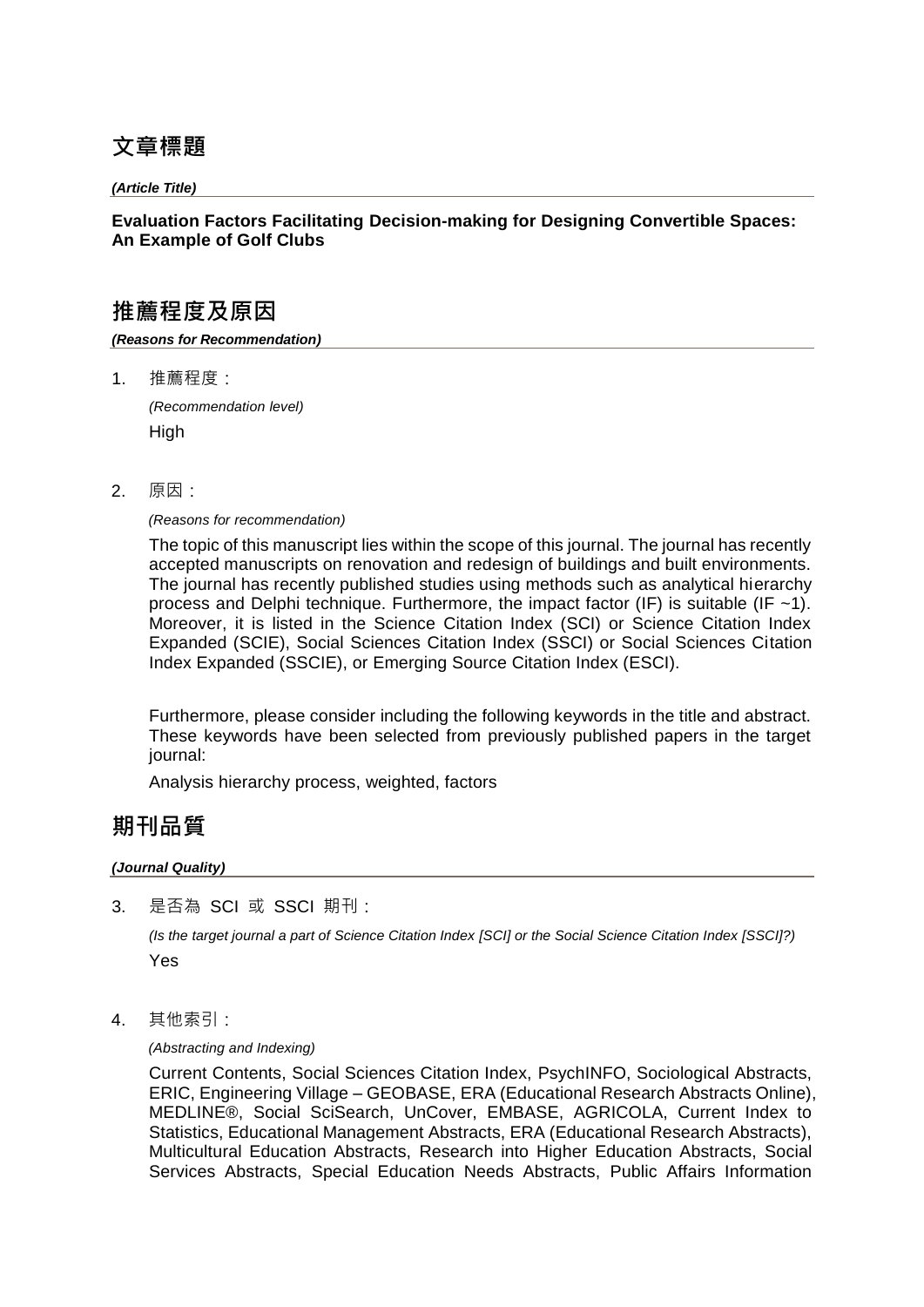Service Bulletin, Education Research Index, Scopus

- 5. 期刊類型: *(Journal type)* Peer reviewed
- 6. 發行年度:

*(Issue of year)* From 1978 to present

- 7. 出版機構隸屬及國家: *(Affiliated publishing organization and country)* Elsevier, Netherlands
- 8. 出版機構類型: *(Publishing organization type)* Commercial
- 9. 平均審查與出版時間:

*(Average time between submission and publication)* Approximately 8 months

## **期刊資訊大要**

#### *(Journal Information)*

10. 宗旨及範圍:

*(Aims and scope)*

*Evaluation and Program Planning* publishes papers on techniques and methods of evaluation and planning from disciplines such as organizational development and behavior, training, planning, human resource development, health and mental, social services, mental retardation, corrections, substance abuse, and education. Papers can also provide advice on involve methodology, implementation of evaluation, and evaluation utilization tactics.

11. 目標讀者群:

*(Audience)* 

Researchers, academicians, and professionals in the fields of urban planning, decision science, construction, engineering, sports management, and leisure science.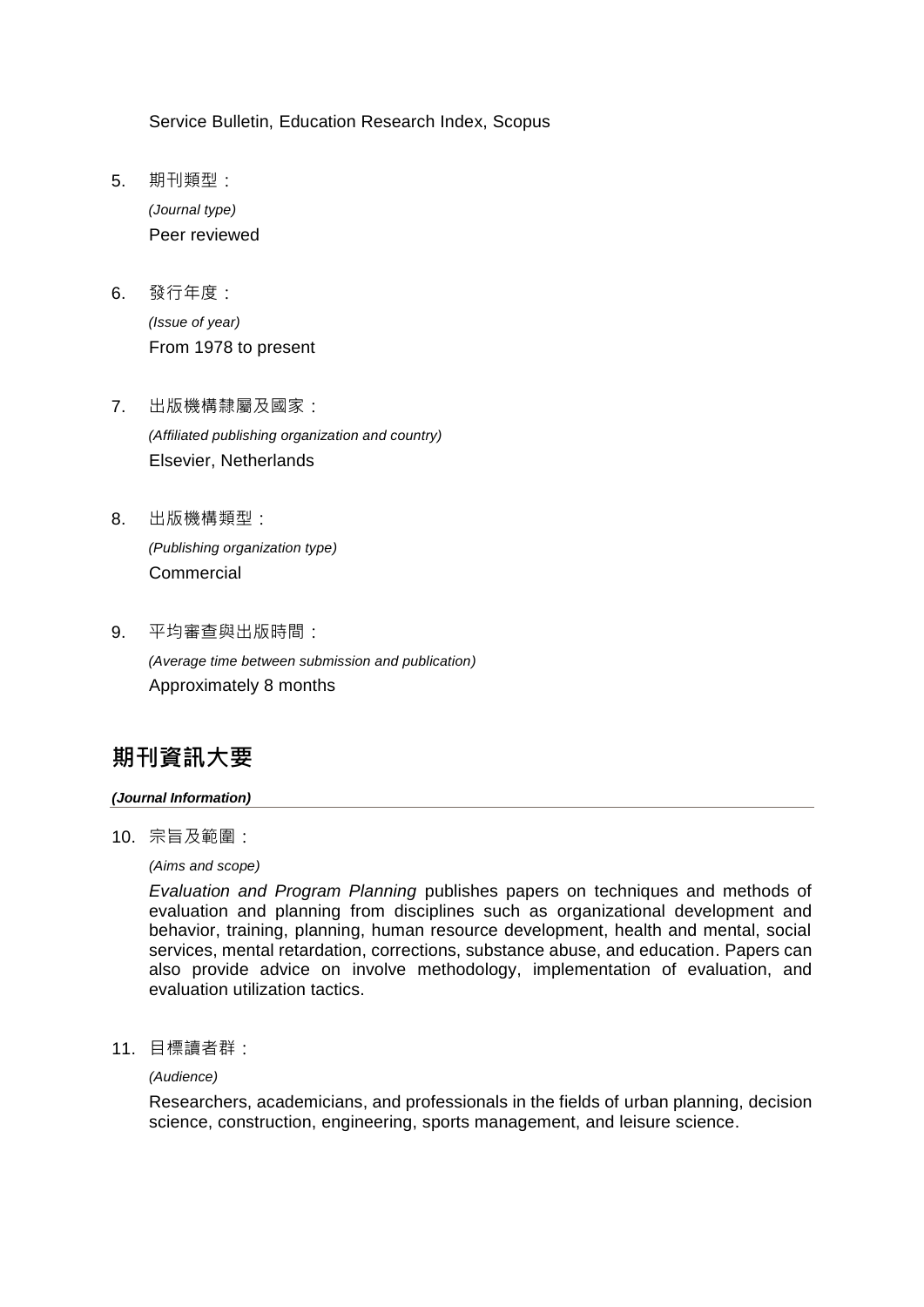12. 接受文章類型:

*(Types of articles)*

Full-length articles, special issue articles, and book reviews

13. 出版數量:

*(Number of publications)* Approximately 8 issues are published per year

14. 每年出版論文的數量:

*(Number of papers published each year)* Approximately 80 articles are published per year

15. 特刊或是期刊主題:

*(Special issues or journal themes)* No

16. 投稿之相關事項、方式:

*(Author guidelines)* https://www.elsevier.com/journals/evaluation-and-program-planning/0149-7189/guidefor-authors

我們可協助編排文章格式,如須此服務再請與我們聯繫。

17. 字數或頁數限制:

*(Limitations on the number of words or pages)* The length of the manuscript should be 5000–8000 words

18. 摘要字數限制:

*(Limitations on abstract)* The length of the abstract should not exceed 200 words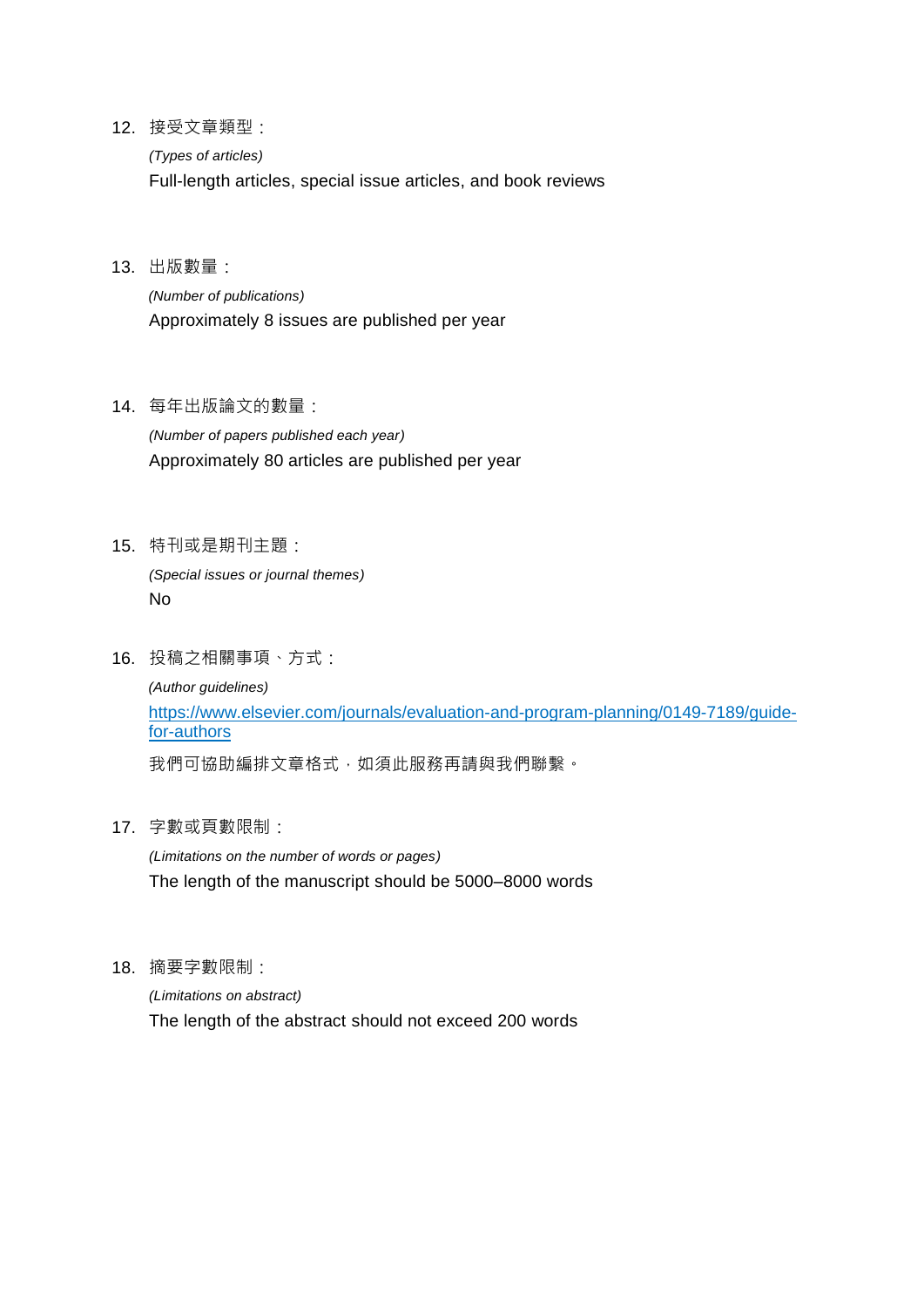19. 圖表格式是否符合期刊規範:

#### *(Are the figures and tables in the right format?)*

The EPS or PDF format is required for vector graphics. The TIFF or JPEG format is required for halftones, combination art, and line drawings. Scanned line drawings and line drawings should have a minimum resolution of 1000 dpi, combination art should have a minimum resolution of 500 dpi, and halftones (color or grayscale) should have a minimum resolution of 300 dpi.

20. 編輯委員會成員:

*(Editorial board)* https://www.journals.elsevier.com/evaluation-and-program-planning/editorial-board 如果您認識或曾與其中一位編審委員有工作、學術上的接觸,將會對您的論文出版有幫 助;投稿時,如果需要提供建議審閱者,可將此人列為候選人之一。

#### 21. 此期刊編輯人員是否正在異動?

*(Is the editorial staff in a state of transition?)* No

22. 期刊聯絡資訊:

*(Editorial Office)* E-mail: Jonny.Morell@newvectors.net

23. 主編電子郵件以及期刊網址:

*(E-mail address for the editor-in-chief and journal website)* 期刊首頁連結: *(Journal homepage)*

https://www.journals.elsevier.com/evaluation-and-program-planning

Editor: Jonathan Morell

E-mail:

https://www.journals.elsevier.com/evaluation-and-program-planning/editorialboard/jonathan-morell

URL/E-mail address/Postal address for manuscript submission: https://www.evise.com/profile/#/EPP/login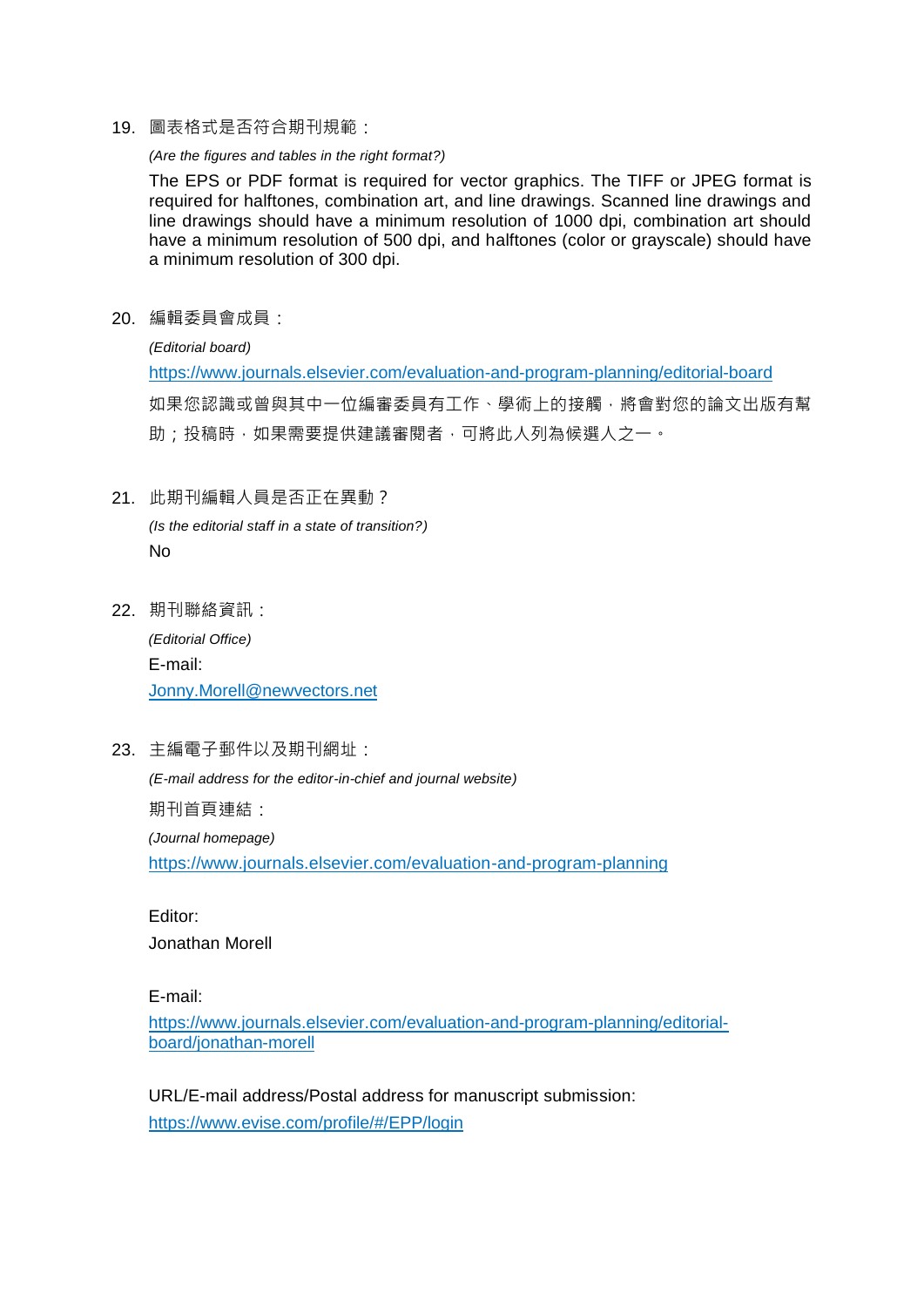24. 主編的信 *(Letter from the editor)* No

## **出版格式**

#### *(Publication Format)*

- 25. 紙本及/或電子格式: *(Print and/or electronic formats)* Both formats are available
- 26. 期刊是否會先將被接受的論文刊登於期刊網頁中,日後才會以紙本印刷成品呈現? *(Does the journal publish accepted articles as "Online First?")* Yes
- 27. 是否為公開存取期刊?

*(Is your target journal an open access journal?)* No. Submitting authors can freely select their preferences regarding open access.

28. 期刊是否會對被接受的論文酌收費用?如果要酌收費用,那是多少錢呢? *(What is the publication cost charged by the journal?)* The open access publication charges are USD 1900 (excluding taxes).

## **作者文章與期刊關聯**

#### *(Correlations between Authors' Articles and Journals)*

29. 論文是否和編輯目標一致?

*(Are the published papers consistent with editorial objectives and goals?)* Yes

30. 論文是否為此期刊偏好的量化或質化的研究?

*(Does your paper fulfill the journal's preferences regarding quantitative or qualitative research?)* Yes

31. 此期刊最近一次出版和我們論文主題相同的文章是什麼時候? *(When were papers on topics similar to your own paper the most recently published in the journal?)* April 2019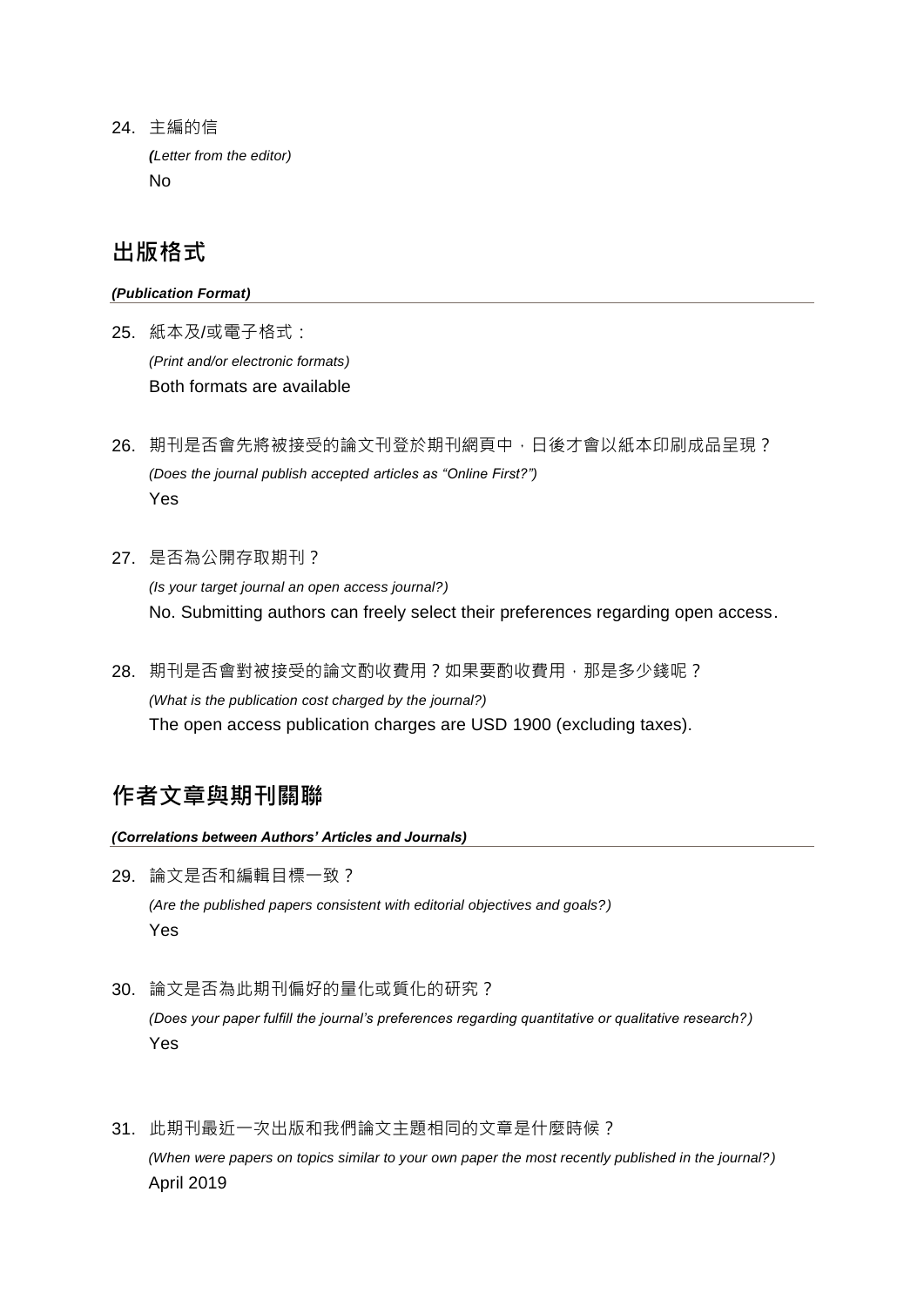## **Dealing with context in logic model development: Reflections from a realist evaluation of a community health worker programme in Nigeria**

By: Bassey Ebenso et al In: *Evaluation and Program Planning* DOI: https://doi.org/10.1016/j.evalprogplan.2018.12.002 Published: April 2019 URL: https://www.sciencedirect.com/science/article/pii/S014971891830051X

#### 32. 此期刊出版過的論文有和我們論文的研究方法一樣的嗎?

*(Do papers that have been published in the target journal contain the same research methods used in your paper?)*

Yes, here is an example:

### **Exploring the utility of Analytic Hierarchy Process (AHP) in ranking livelihood activities for effective and sustainable rural development interventions in developing countries**

By: Gideon Baffoe

In: *Evaluation and Program Planning*

DOI: https://doi.org/10.1016/j.evalprogplan.2018.10.017

Published: February 2019

URL: https://www.sciencedirect.com/science/article/pii/S014971891830065X

33. 如果我們的論文提出一個嶄新的技術,此期刊是否曾出版類似的文章?

*(If your paper proposes a novel methodology, has the target journal published similar articles?)* No

## **期刊投稿人**

#### *(Submitting Authors)*

34. 投稿人的學術背景:

*(What are the academic backgrounds of the submitting authors?)*

Doctoral Students, Associate Professors, Assistant Professors, Professors, Researchers

35. 作者種族多元化與否?

*(Are authors ethnically diverse?)*

Yes. According to the database, about 13% of the authors were from Taiwan/China.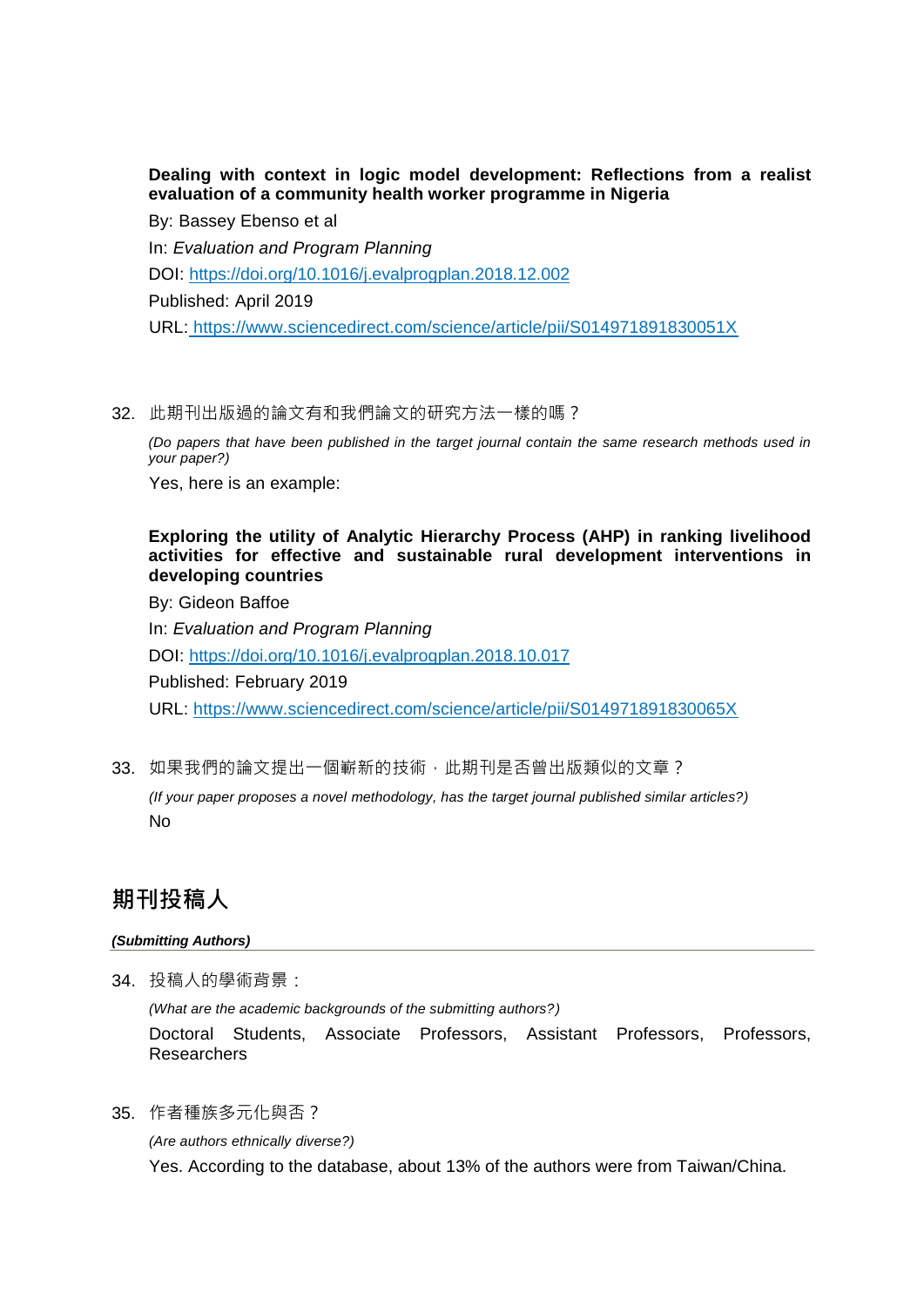36. 是否開放台灣/中國的投稿者?

*(Does the journal publish papers from Taiwanese/Chinese authors?)* Yes. Here are a few examples:

## **Factors that influence acceptance of web-based e-learning systems for the inservice education of junior high school teachers in Taiwan**

By: Hong-Ren Chen et al In: *Evaluation and Program Planning* DOI: https://doi.org/10.1016/j.evalprogplan.2011.11.007 Published: August 2012 URL: https://www.sciencedirect.com/science/article/abs/pii/S0149718911001029

## **Contextual influence on evaluation capacity building in a rapidly changing environment under new governmental policies**

By: Karen Hui-Jung Chen In: *Evaluation and Program Planning* DOI: https://doi.org/10.1016/j.evalprogplan.2017.06.001 Published: December 2017 URL: https://www.sciencedirect.com/science/article/abs/pii/S0149718916302300

## **Further considerations of evaluation competencies in Taiwan**

By: Yi-Fang Lee et al In: *Evaluation and Program Planning* DOI: https://doi.org/10.1016/j.evalprogplan.2013.06.002 Published: December 2013 URL: https://www.sciencedirect.com/science/article/abs/pii/S0149718913000566

37. 投稿人是否來自各個不同優劣等級的大學機構? *(Are the authors from different levels of universities and institutions?)* Yes

## **期刊文獻和論文文獻的關聯**

*(Correlations between the Literature or References Presented in the Journal and Your Paper)*

38. 此期刊在我們論文被引用的次數: *(How many times have you cited the target journal in your paper?)* Zero